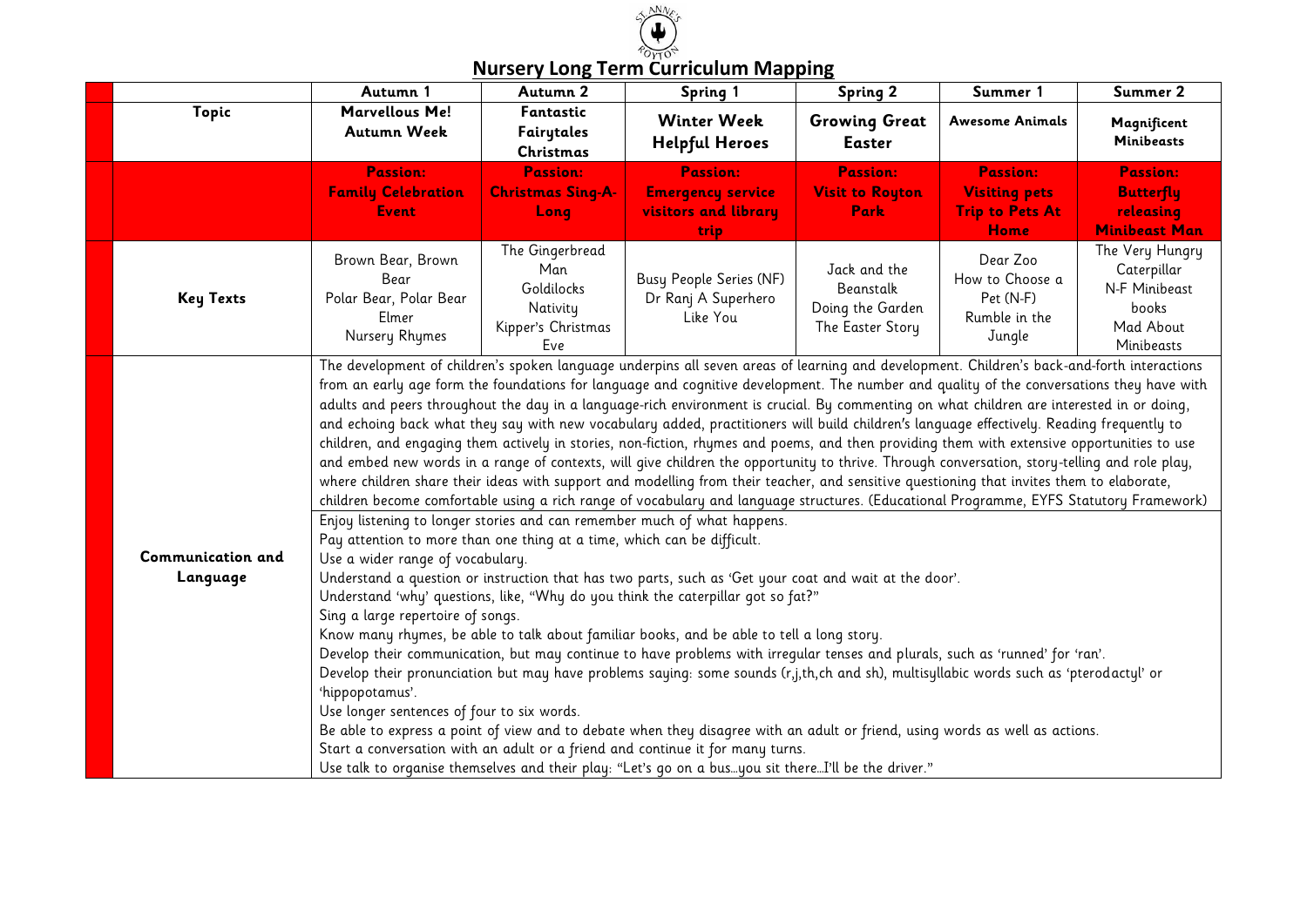|                             | Children's personal, social and emotional development (PSED) is crucial for children to lead healthy and happy lives, and is fundamental to<br>their cognitive development. Underpinning their personal development are the important attachments that shape their social world. Strong,<br>warm and supportive relationships with adults enable children to learn how to understand their own feelings and those of others. Children<br>should be supported to manage emotions, develop a positive sense of self, set themselves simple goals, have confidence in their own abilities,<br>to persist and wait for what they want and direct attention as necessary. Through adult modelling and guidance, they will learn how to look<br>after their bodies, including healthy eating, and manage personal needs independently. Through supported interaction with other children,<br>they learn how to make good friendships, co-operate and resolve conflicts peaceably. These attributes will provide a secure platform from |
|-----------------------------|----------------------------------------------------------------------------------------------------------------------------------------------------------------------------------------------------------------------------------------------------------------------------------------------------------------------------------------------------------------------------------------------------------------------------------------------------------------------------------------------------------------------------------------------------------------------------------------------------------------------------------------------------------------------------------------------------------------------------------------------------------------------------------------------------------------------------------------------------------------------------------------------------------------------------------------------------------------------------------------------------------------------------------|
|                             | which children can achieve at school and in later life. (Educational Programme, EYFS Statutory Framework)                                                                                                                                                                                                                                                                                                                                                                                                                                                                                                                                                                                                                                                                                                                                                                                                                                                                                                                        |
|                             | Select and use activities and resources, with help when needed.<br>Develop their sense of responsibility and membership of a community.                                                                                                                                                                                                                                                                                                                                                                                                                                                                                                                                                                                                                                                                                                                                                                                                                                                                                          |
|                             | Become more outgoing with familiar people, in the safe context of their setting.                                                                                                                                                                                                                                                                                                                                                                                                                                                                                                                                                                                                                                                                                                                                                                                                                                                                                                                                                 |
| <b>PSED</b>                 | Show more confidence in new social situations.                                                                                                                                                                                                                                                                                                                                                                                                                                                                                                                                                                                                                                                                                                                                                                                                                                                                                                                                                                                   |
|                             | Play with one or more other children, extending and elaborating play ideas.                                                                                                                                                                                                                                                                                                                                                                                                                                                                                                                                                                                                                                                                                                                                                                                                                                                                                                                                                      |
|                             | Find solutions to conflicts and rivalries. For example, accepting that not everyone can be Spider-Man in the game and suggesting other ideas.                                                                                                                                                                                                                                                                                                                                                                                                                                                                                                                                                                                                                                                                                                                                                                                                                                                                                    |
|                             | Increasingly follow rules, understanding why they are important.                                                                                                                                                                                                                                                                                                                                                                                                                                                                                                                                                                                                                                                                                                                                                                                                                                                                                                                                                                 |
|                             | Remember rules without needing an adult to remind them.                                                                                                                                                                                                                                                                                                                                                                                                                                                                                                                                                                                                                                                                                                                                                                                                                                                                                                                                                                          |
|                             | Develop appropriate ways of being assertive.                                                                                                                                                                                                                                                                                                                                                                                                                                                                                                                                                                                                                                                                                                                                                                                                                                                                                                                                                                                     |
|                             | Talk with others to solve conflicts.                                                                                                                                                                                                                                                                                                                                                                                                                                                                                                                                                                                                                                                                                                                                                                                                                                                                                                                                                                                             |
|                             | Talk about their feelings using words like 'happy', 'sad', 'angry' or 'worried'.                                                                                                                                                                                                                                                                                                                                                                                                                                                                                                                                                                                                                                                                                                                                                                                                                                                                                                                                                 |
|                             | Understand gradually how others might be feeling.                                                                                                                                                                                                                                                                                                                                                                                                                                                                                                                                                                                                                                                                                                                                                                                                                                                                                                                                                                                |
|                             | Be increasingly independent in meeting their own care needs, e.g. brushing teeth, using the toilet, washing and drying their hands thoroughly.                                                                                                                                                                                                                                                                                                                                                                                                                                                                                                                                                                                                                                                                                                                                                                                                                                                                                   |
|                             | Make healthy choices about food, drink, activity and toothbrushing.                                                                                                                                                                                                                                                                                                                                                                                                                                                                                                                                                                                                                                                                                                                                                                                                                                                                                                                                                              |
|                             | Physical activity is vital in children's all-round development, enabling them to pursue happy, healthy and active lives. Gross and fine motor                                                                                                                                                                                                                                                                                                                                                                                                                                                                                                                                                                                                                                                                                                                                                                                                                                                                                    |
|                             | experiences develop incrementally throughout early childhood, starting with sensory explorations and the development of a child's strength,                                                                                                                                                                                                                                                                                                                                                                                                                                                                                                                                                                                                                                                                                                                                                                                                                                                                                      |
|                             | co-ordination and positional awareness through tummy time, crawling and play movement with both objects and adults. By creating games                                                                                                                                                                                                                                                                                                                                                                                                                                                                                                                                                                                                                                                                                                                                                                                                                                                                                            |
|                             | and providing opportunities for play both indoors and outdoors, adults can support children to develop their core strength, stability, balance,                                                                                                                                                                                                                                                                                                                                                                                                                                                                                                                                                                                                                                                                                                                                                                                                                                                                                  |
|                             | spatial awareness, co-ordination and agility. Gross motor skills provide the foundation for developing healthy bodies and social and emotional                                                                                                                                                                                                                                                                                                                                                                                                                                                                                                                                                                                                                                                                                                                                                                                                                                                                                   |
|                             | well-being. Fine motor control and precision helps with hand-eye co-ordination, which is later linked to early literacy. Repeated and varied                                                                                                                                                                                                                                                                                                                                                                                                                                                                                                                                                                                                                                                                                                                                                                                                                                                                                     |
|                             | opportunities to explore and play with small world activities, puzzles, arts and crafts and the practice of using small tools, with feedback and                                                                                                                                                                                                                                                                                                                                                                                                                                                                                                                                                                                                                                                                                                                                                                                                                                                                                 |
| <b>Physical Development</b> | support from adults, allow children to develop proficiency, control and confidence. (Educational Programme, EYFS Statutory Framework)                                                                                                                                                                                                                                                                                                                                                                                                                                                                                                                                                                                                                                                                                                                                                                                                                                                                                            |
|                             | Continue to develop their movement, balancing, riding and ball skills.<br>Go up steps and stairs, or climb up apparatus, using alternate feet.                                                                                                                                                                                                                                                                                                                                                                                                                                                                                                                                                                                                                                                                                                                                                                                                                                                                                   |
|                             | Skip, hop, stand on one leg and hold a pose for a game like musical statues.                                                                                                                                                                                                                                                                                                                                                                                                                                                                                                                                                                                                                                                                                                                                                                                                                                                                                                                                                     |
|                             | Use large-muscle movements to wave flags and streamers, paint and make marks.                                                                                                                                                                                                                                                                                                                                                                                                                                                                                                                                                                                                                                                                                                                                                                                                                                                                                                                                                    |
|                             | Start taking part in some group activities which they make up for themselves, or in teams.                                                                                                                                                                                                                                                                                                                                                                                                                                                                                                                                                                                                                                                                                                                                                                                                                                                                                                                                       |
|                             | Increasingly be able to use and remember sequences and patterns of movements which are related to music and rhythm.                                                                                                                                                                                                                                                                                                                                                                                                                                                                                                                                                                                                                                                                                                                                                                                                                                                                                                              |
|                             | Match their developing physical skills to tasks and activities in the setting. For example, they decide whether to crawl, walk or run across a                                                                                                                                                                                                                                                                                                                                                                                                                                                                                                                                                                                                                                                                                                                                                                                                                                                                                   |
|                             | plank, depending on its length and width.                                                                                                                                                                                                                                                                                                                                                                                                                                                                                                                                                                                                                                                                                                                                                                                                                                                                                                                                                                                        |
|                             | Choose the right resources to carry out their own plan. For example, choosing a spade to enlarge a small hole they dug with a trowel.                                                                                                                                                                                                                                                                                                                                                                                                                                                                                                                                                                                                                                                                                                                                                                                                                                                                                            |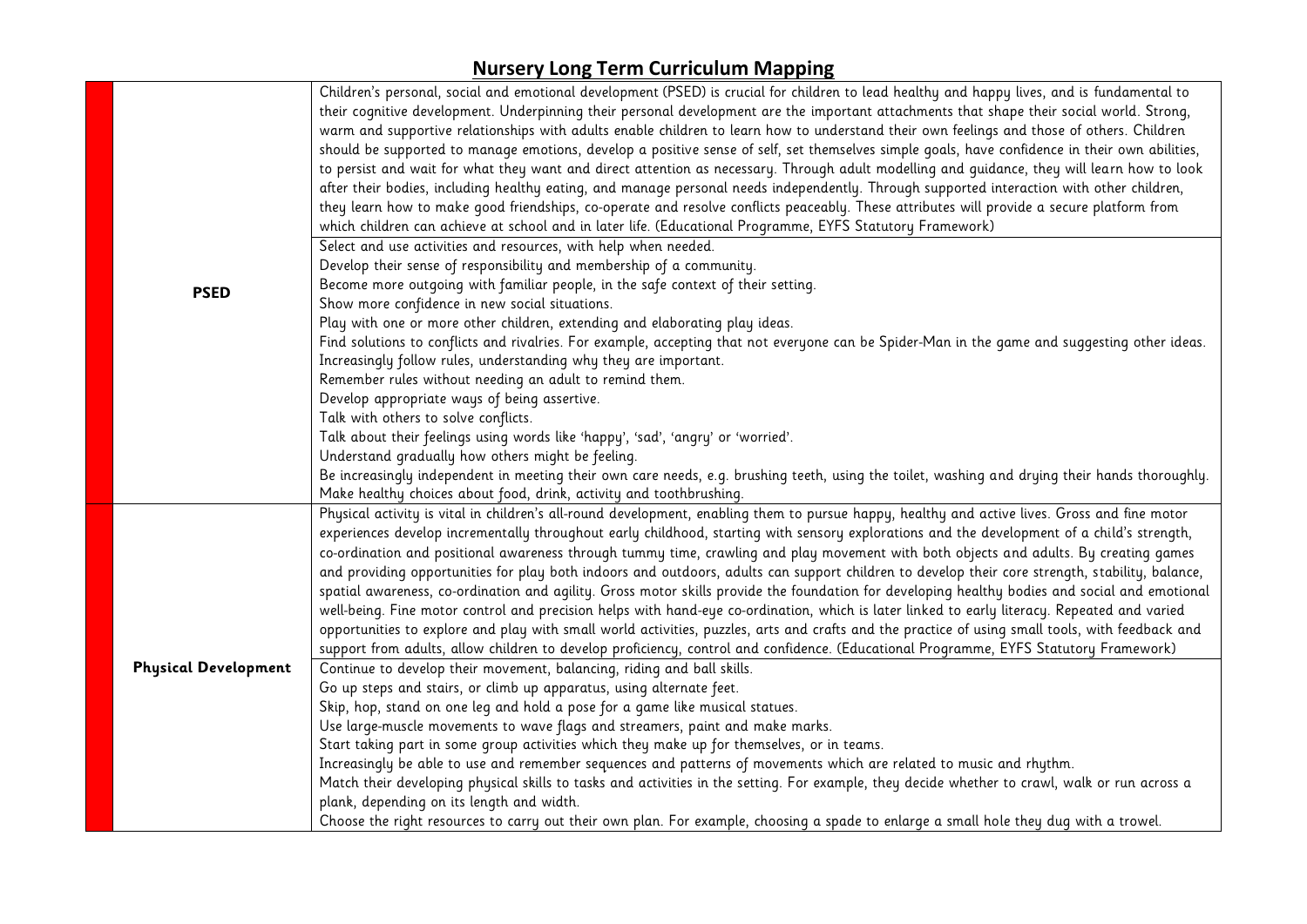|                                                                                                                                     | Collaborate with others to manage large items, such as moving a long plank safely, carrying large hollow blocks.                                                                                                                                                                                                                                                                                                                                                                                                                                                                                                   |                                        |                                                                                                                                         |                       |                                         |                                                                                                                                              |  |
|-------------------------------------------------------------------------------------------------------------------------------------|--------------------------------------------------------------------------------------------------------------------------------------------------------------------------------------------------------------------------------------------------------------------------------------------------------------------------------------------------------------------------------------------------------------------------------------------------------------------------------------------------------------------------------------------------------------------------------------------------------------------|----------------------------------------|-----------------------------------------------------------------------------------------------------------------------------------------|-----------------------|-----------------------------------------|----------------------------------------------------------------------------------------------------------------------------------------------|--|
|                                                                                                                                     | Use one-handed tools and equipment, for example, making snips in paper with scissors.                                                                                                                                                                                                                                                                                                                                                                                                                                                                                                                              |                                        |                                                                                                                                         |                       |                                         |                                                                                                                                              |  |
|                                                                                                                                     | Use a comfortable grip with good control when holding pens and pencils.                                                                                                                                                                                                                                                                                                                                                                                                                                                                                                                                            |                                        |                                                                                                                                         |                       |                                         |                                                                                                                                              |  |
|                                                                                                                                     | Show a preference for a dominant hand.                                                                                                                                                                                                                                                                                                                                                                                                                                                                                                                                                                             |                                        |                                                                                                                                         |                       |                                         |                                                                                                                                              |  |
|                                                                                                                                     | Be increasingly independent as they get dressed and undressed, for example, putting on coats and doing up zips.                                                                                                                                                                                                                                                                                                                                                                                                                                                                                                    |                                        |                                                                                                                                         |                       |                                         |                                                                                                                                              |  |
|                                                                                                                                     | It is crucial for children to develop a life-long love of reading. Reading consists of two dimensions: language comprehension and word reading.                                                                                                                                                                                                                                                                                                                                                                                                                                                                    |                                        |                                                                                                                                         |                       |                                         |                                                                                                                                              |  |
|                                                                                                                                     |                                                                                                                                                                                                                                                                                                                                                                                                                                                                                                                                                                                                                    |                                        |                                                                                                                                         |                       |                                         | Language comprehension (necessary for both reading and writing) starts from birth. It only develops when adults talk with children about the |  |
|                                                                                                                                     |                                                                                                                                                                                                                                                                                                                                                                                                                                                                                                                                                                                                                    |                                        | world around them and the books (stories and non-fiction) they read with them, and enjoy rhymes, poems and songs together. Skilled word |                       |                                         |                                                                                                                                              |  |
|                                                                                                                                     | reading, taught later, involves both the speedy working out of the pronunciation of unfamiliar printed words (decoding) and the speedy<br>recognition of familiar printed words. Writing involves transcription (spelling and handwriting) and composition (articulating ideas and                                                                                                                                                                                                                                                                                                                                 |                                        |                                                                                                                                         |                       |                                         |                                                                                                                                              |  |
|                                                                                                                                     |                                                                                                                                                                                                                                                                                                                                                                                                                                                                                                                                                                                                                    |                                        |                                                                                                                                         |                       |                                         |                                                                                                                                              |  |
|                                                                                                                                     |                                                                                                                                                                                                                                                                                                                                                                                                                                                                                                                                                                                                                    |                                        | structuring them in speech, before writing). (Educational Programme, EYFS Statutory Framework)                                          |                       |                                         |                                                                                                                                              |  |
|                                                                                                                                     | Enjoy a range of books                                                                                                                                                                                                                                                                                                                                                                                                                                                                                                                                                                                             |                                        | Develop their phonological awareness so that                                                                                            | Develop their         | Develop their phonological awareness so |                                                                                                                                              |  |
|                                                                                                                                     | regularly, encourage                                                                                                                                                                                                                                                                                                                                                                                                                                                                                                                                                                                               | they can spot and suggest rhymes.      |                                                                                                                                         | phonological          | that they can recognise words with the  |                                                                                                                                              |  |
|                                                                                                                                     | children to join in with                                                                                                                                                                                                                                                                                                                                                                                                                                                                                                                                                                                           | Engage in extended conversations about |                                                                                                                                         | awareness so that     | same initial sound such as mum and      |                                                                                                                                              |  |
|                                                                                                                                     | repetitive phrases within                                                                                                                                                                                                                                                                                                                                                                                                                                                                                                                                                                                          | stories, learning new vocabulary.      |                                                                                                                                         | they can count or     | money.                                  |                                                                                                                                              |  |
| Literacy                                                                                                                            | the book.                                                                                                                                                                                                                                                                                                                                                                                                                                                                                                                                                                                                          |                                        |                                                                                                                                         | clap syllables within | Write some letters accurately.          |                                                                                                                                              |  |
|                                                                                                                                     | Sing and learn a range                                                                                                                                                                                                                                                                                                                                                                                                                                                                                                                                                                                             |                                        |                                                                                                                                         | a word.               | Write some or all of their name.        |                                                                                                                                              |  |
|                                                                                                                                     | of rhymes and poems.                                                                                                                                                                                                                                                                                                                                                                                                                                                                                                                                                                                               |                                        |                                                                                                                                         | Use some of their     |                                         |                                                                                                                                              |  |
|                                                                                                                                     |                                                                                                                                                                                                                                                                                                                                                                                                                                                                                                                                                                                                                    |                                        |                                                                                                                                         | print and letter      |                                         |                                                                                                                                              |  |
|                                                                                                                                     |                                                                                                                                                                                                                                                                                                                                                                                                                                                                                                                                                                                                                    |                                        |                                                                                                                                         | knowledge in their    |                                         |                                                                                                                                              |  |
|                                                                                                                                     |                                                                                                                                                                                                                                                                                                                                                                                                                                                                                                                                                                                                                    |                                        |                                                                                                                                         | early writing. For    |                                         |                                                                                                                                              |  |
|                                                                                                                                     |                                                                                                                                                                                                                                                                                                                                                                                                                                                                                                                                                                                                                    |                                        |                                                                                                                                         | example, writing a    |                                         |                                                                                                                                              |  |
|                                                                                                                                     |                                                                                                                                                                                                                                                                                                                                                                                                                                                                                                                                                                                                                    |                                        |                                                                                                                                         | list that starts at   |                                         |                                                                                                                                              |  |
|                                                                                                                                     |                                                                                                                                                                                                                                                                                                                                                                                                                                                                                                                                                                                                                    |                                        |                                                                                                                                         | the top of the page.  |                                         |                                                                                                                                              |  |
|                                                                                                                                     | Understand the 5 key concepts about print: print has meaning, print can have different purposes, we read English text from left to right and                                                                                                                                                                                                                                                                                                                                                                                                                                                                       |                                        |                                                                                                                                         |                       |                                         |                                                                                                                                              |  |
|                                                                                                                                     | top to bottom, the names of different parts of a book, page sequencing.                                                                                                                                                                                                                                                                                                                                                                                                                                                                                                                                            |                                        |                                                                                                                                         |                       |                                         |                                                                                                                                              |  |
|                                                                                                                                     | Developing a strong grounding in number is essential so that all children develop the necessary building blocks to excel mathematically.                                                                                                                                                                                                                                                                                                                                                                                                                                                                           |                                        |                                                                                                                                         |                       |                                         |                                                                                                                                              |  |
|                                                                                                                                     |                                                                                                                                                                                                                                                                                                                                                                                                                                                                                                                                                                                                                    |                                        | Children should be able to count confidently, develop a deep understanding of the numbers to 10, the relationships between them and the |                       |                                         |                                                                                                                                              |  |
| patterns within those numbers. By providing frequent and varied opportunities to build and apply this understanding - such as using |                                                                                                                                                                                                                                                                                                                                                                                                                                                                                                                                                                                                                    |                                        |                                                                                                                                         |                       |                                         |                                                                                                                                              |  |
|                                                                                                                                     | manipulatives, including small pebbles and tens frames for organising counting - children will develop a secure base of knowledge and<br>vocabulary from which mastery of mathematics is built. In addition, it is important that the curriculum includes rich opportunities for children<br>to develop their spatial reasoning skills across all areas of mathematics including shape, space and measures. It is important that children<br><b>Mathematics</b><br>develop positive attitudes and interests in mathematics, look for patterns and relationships, spot connections, 'have a go', talk to adults and |                                        |                                                                                                                                         |                       |                                         |                                                                                                                                              |  |
|                                                                                                                                     |                                                                                                                                                                                                                                                                                                                                                                                                                                                                                                                                                                                                                    |                                        |                                                                                                                                         |                       |                                         |                                                                                                                                              |  |
|                                                                                                                                     |                                                                                                                                                                                                                                                                                                                                                                                                                                                                                                                                                                                                                    |                                        |                                                                                                                                         |                       |                                         |                                                                                                                                              |  |
|                                                                                                                                     |                                                                                                                                                                                                                                                                                                                                                                                                                                                                                                                                                                                                                    |                                        |                                                                                                                                         |                       |                                         |                                                                                                                                              |  |
|                                                                                                                                     |                                                                                                                                                                                                                                                                                                                                                                                                                                                                                                                                                                                                                    |                                        | peers about what they notice and not be afraid to make mistakes. (Educational Programme, EYFS Statutory Framework)                      |                       |                                         |                                                                                                                                              |  |
|                                                                                                                                     | Talk about and identify                                                                                                                                                                                                                                                                                                                                                                                                                                                                                                                                                                                            | Describe a familiar                    | Recite numbers past 5.                                                                                                                  | Make comparisons      | Begin to describe a                     | Compare quantities                                                                                                                           |  |
|                                                                                                                                     | patterns around them,                                                                                                                                                                                                                                                                                                                                                                                                                                                                                                                                                                                              | route.                                 | Link numerals and                                                                                                                       | between objects       | sequence of events                      | using language                                                                                                                               |  |
|                                                                                                                                     | e.g. stripes on clothes,                                                                                                                                                                                                                                                                                                                                                                                                                                                                                                                                                                                           | Show 'finger                           | amounts, e.g. showing                                                                                                                   | relating to size,     | using words such                        | 'more than', 'fewer<br>than'.                                                                                                                |  |
| as 'first', 'then'.<br>use informal language<br>numbers' up to 5.<br>the right number of<br>length, weight and                      |                                                                                                                                                                                                                                                                                                                                                                                                                                                                                                                                                                                                                    |                                        |                                                                                                                                         |                       |                                         |                                                                                                                                              |  |
|                                                                                                                                     | like 'pointy', 'spotty' etc.                                                                                                                                                                                                                                                                                                                                                                                                                                                                                                                                                                                       |                                        |                                                                                                                                         | capacity.             |                                         |                                                                                                                                              |  |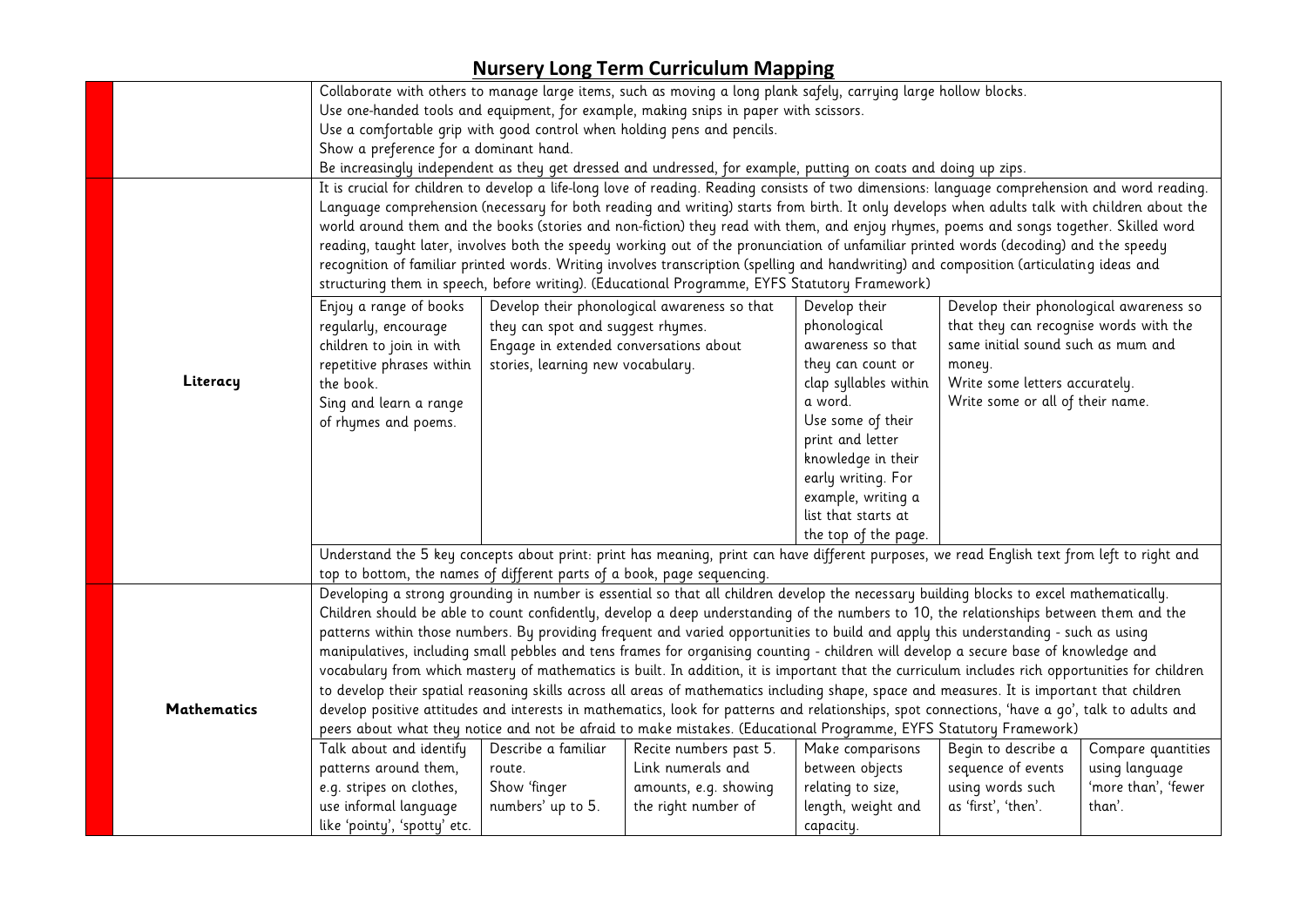|                            | Develop fast recognition                                                                                                                                                                                                                               | Know that the last                                                                                                                        | objects to match the      | Discuss routes and     | Experiment with    | Combine shapes to    |  |
|----------------------------|--------------------------------------------------------------------------------------------------------------------------------------------------------------------------------------------------------------------------------------------------------|-------------------------------------------------------------------------------------------------------------------------------------------|---------------------------|------------------------|--------------------|----------------------|--|
|                            | of objects up to 3                                                                                                                                                                                                                                     | number reached                                                                                                                            | numeral, up to 5.         | locations, using       | their own symbols  | make new ones -      |  |
|                            | without having to count                                                                                                                                                                                                                                | when counting a                                                                                                                           | Talk about and explore    | words like 'in front   | and marks as well  | an arch, a bigger    |  |
|                            | them individually.                                                                                                                                                                                                                                     | small set of objects                                                                                                                      | 2D and 3D shapes          | of and 'behind'.       | as numerals.       | triangle etc.        |  |
|                            | Select shapes                                                                                                                                                                                                                                          | tells you how many                                                                                                                        | using informal and        | Extend and create      |                    | Notice and correct   |  |
|                            | appropriately.                                                                                                                                                                                                                                         | there are in total                                                                                                                        | mathematical language:    | ABAB patterns.         |                    | an error in a        |  |
|                            | Understand position                                                                                                                                                                                                                                    | (cardinal principle).                                                                                                                     | sides, corners, straight, | Say one number for     |                    | repeating pattern.   |  |
|                            | through words alone -                                                                                                                                                                                                                                  | Solve real world                                                                                                                          | flat, round.              | each item in order     |                    |                      |  |
|                            | for example, "The bag is                                                                                                                                                                                                                               | problems with                                                                                                                             | Select shapes             | 1, 2, 3, 4, 5          |                    |                      |  |
|                            | under the table," $-$ with                                                                                                                                                                                                                             | numbers up to 5.                                                                                                                          | appropriately: flat       |                        |                    |                      |  |
|                            | no pointing.                                                                                                                                                                                                                                           |                                                                                                                                           | surfaces for building, a  |                        |                    |                      |  |
|                            |                                                                                                                                                                                                                                                        |                                                                                                                                           | triangular prism for a    |                        |                    |                      |  |
|                            |                                                                                                                                                                                                                                                        |                                                                                                                                           | roof etc.                 |                        |                    |                      |  |
|                            | Understanding the world involves quiding children to make sense of their physical world and their community. The frequency and range of                                                                                                                |                                                                                                                                           |                           |                        |                    |                      |  |
|                            | children's personal experiences increases their knowledge and sense of the world around them - from visiting parks, libraries and museums to                                                                                                           |                                                                                                                                           |                           |                        |                    |                      |  |
|                            | meeting important members of society such as police officers, nurses and firefighters. In addition, listening to a broad selection of stories, non-                                                                                                    |                                                                                                                                           |                           |                        |                    |                      |  |
|                            | fiction, rhymes and poems will foster their understanding of our culturally, socially, technologically and ecologically diverse world. As well as                                                                                                      |                                                                                                                                           |                           |                        |                    |                      |  |
|                            |                                                                                                                                                                                                                                                        | building important knowledge, this extends their familiarity with words that support understanding across domains. Enriching and widening |                           |                        |                    |                      |  |
|                            | children's vocabulary will support later reading comprehension. (Educational Programme, EYFS Statutory Framework)                                                                                                                                      |                                                                                                                                           |                           |                        |                    |                      |  |
|                            | Begin to make sense of                                                                                                                                                                                                                                 | Talk about the                                                                                                                            | Show interest in          | Plant seeds and        | Know that there    | Understand the key   |  |
| Understanding the world    | their own life story and                                                                                                                                                                                                                               | differences between                                                                                                                       | different occupations.    | care for growing       | are different      | features of the life |  |
|                            | family's history.                                                                                                                                                                                                                                      | materials and                                                                                                                             | Explore and talk about    | plants.                | countries in the   | cycle of a plant and |  |
|                            | Use all their senses in                                                                                                                                                                                                                                | changes they                                                                                                                              | different forces they can | Begin to understand    | world and talk     | an animal.           |  |
|                            | hands-on exploration of                                                                                                                                                                                                                                | notice.                                                                                                                                   | feel.                     | the need to respect    | about the          | Continue             |  |
|                            | natural materials.                                                                                                                                                                                                                                     | Explore collections                                                                                                                       | Explore how things        | and care for the       | differences they   | developing positive  |  |
|                            |                                                                                                                                                                                                                                                        | of materials with                                                                                                                         | work.                     | natural environment    | have experienced   | attitudes about the  |  |
|                            |                                                                                                                                                                                                                                                        | similar and/or                                                                                                                            | Talk about what they      | and all living things. | or seen in photos. | differences between  |  |
|                            |                                                                                                                                                                                                                                                        | different properties.                                                                                                                     | see using a wide          |                        |                    | people.              |  |
|                            |                                                                                                                                                                                                                                                        |                                                                                                                                           | vocabulary.               |                        |                    |                      |  |
|                            | The development of children's artistic and cultural awareness supports their imagination and creativity. It is important that children have                                                                                                            |                                                                                                                                           |                           |                        |                    |                      |  |
| <b>Expressive arts and</b> | regular opportunities to engage with the arts, enabling them to explore and play with a wide range of media and materials. The quality and                                                                                                             |                                                                                                                                           |                           |                        |                    |                      |  |
| design                     | variety of what children see, hear and participate in is crucial for developing their understanding, self-expression, vocabulary and ability to                                                                                                        |                                                                                                                                           |                           |                        |                    |                      |  |
|                            | communicate through the arts. The frequency, repetition and depth of their experiences are fundamental to their progress in interpreting and<br>appreciating what they hear, respond to and observe. (Educational Programme, EYFS Statutory Framework) |                                                                                                                                           |                           |                        |                    |                      |  |
|                            |                                                                                                                                                                                                                                                        |                                                                                                                                           |                           |                        |                    |                      |  |